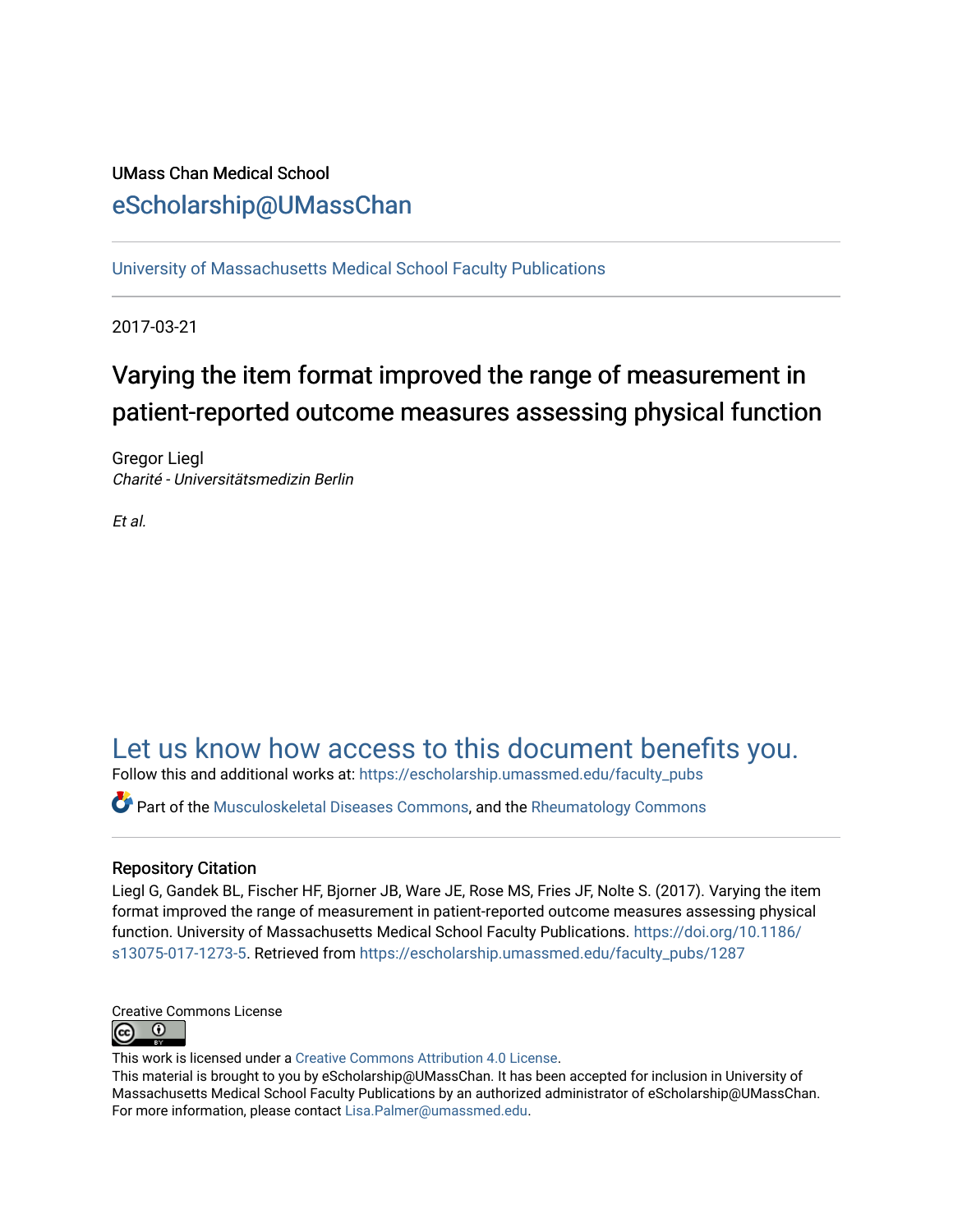## **RESEARCH ARTICLE Example 2014 CONSUMING A RESEARCH ARTICLE**



# Varying the item format improved the range of measurement in patient-reported outcome measures assessing physical function

Gregor Liegl<sup>1\*</sup>, Barbara Gandek<sup>2,3</sup>, H. Felix Fischer<sup>1,4</sup>, Jakob B. Bjorner<sup>5,6,7</sup>, John E. Ware Jr.<sup>2,3</sup>, Matthias Rose<sup>1,2</sup>, James F. Fries<sup>8</sup> and Sandra Nolte<sup>1,9</sup>

## Abstract

**Background:** Physical function (PF) is a core patient-reported outcome domain in clinical trials in rheumatic diseases. Frequently used PF measures have ceiling effects, leading to large sample size requirements and low sensitivity to change. In most of these instruments, the response category that indicates the highest PF level is the statement that one is able to perform a given physical activity without any limitations or difficulty. This study investigates whether using an item format with an extended response scale, allowing respondents to state that the performance of an activity is easy or very easy, increases the range of precise measurement of self-reported PF.

Methods: Three five-item PF short forms were constructed from the Patient-Reported Outcomes Measurement Information System (PROMIS®) wave 1 data. All forms included the same physical activities but varied in item stem and response scale: format A ("Are you able to …"; "without any difficulty"/"unable to do"); format B ("Does your health now limit you …"; "not at all"/"cannot do"); format C ("How difficult is it for you to …"; "very easy"/ "impossible"). Each short-form item was answered by 2217–2835 subjects. We evaluated unidimensionality and estimated a graded response model for the 15 short-form items and remaining 119 items of the PROMIS PF bank to compare item and test information for the short forms along the PF continuum. We then used simulated data for five groups with different PF levels to illustrate differences in scoring precision between the short forms using different item formats.

Results: Sufficient unidimensionality of all short-form items and the original PF item bank was supported. Compared to formats A and B, format C increased the range of reliable measurement by about 0.5 standard deviations on the positive side of the PF continuum of the sample, provided more item information, and was more useful in distinguishing known groups with above-average functioning.

**Conclusions:** Using an item format with an extended response scale is an efficient option to increase the measurement range of self-reported physical function without changing the content of the measure or affecting the latent construct of the instrument.

Keywords: Physical function, Patient-reported outcomes, Ceiling effects, Measurement range, Item-response theory, Item information, Response scale, Item format

Full list of author information is available at the end of the article



© The Author(s). 2017 **Open Access** This article is distributed under the terms of the Creative Commons Attribution 4.0 International License [\(http://creativecommons.org/licenses/by/4.0/](http://creativecommons.org/licenses/by/4.0/)), which permits unrestricted use, distribution, and reproduction in any medium, provided you give appropriate credit to the original author(s) and the source, provide a link to the Creative Commons license, and indicate if changes were made. The Creative Commons Public Domain Dedication waiver [\(http://creativecommons.org/publicdomain/zero/1.0/](http://creativecommons.org/publicdomain/zero/1.0/)) applies to the data made available in this article, unless otherwise stated.

<sup>\*</sup> Correspondence: [gregor.liegl@charite.de](mailto:gregor.liegl@charite.de) <sup>1</sup>

<sup>&</sup>lt;sup>1</sup>Department of Psychosomatic Medicine, Center for Internal Medicine and Dermatology, Charité - Universitätsmedizin Berlin, Charitéplatz 1, 10117 Berlin, Germany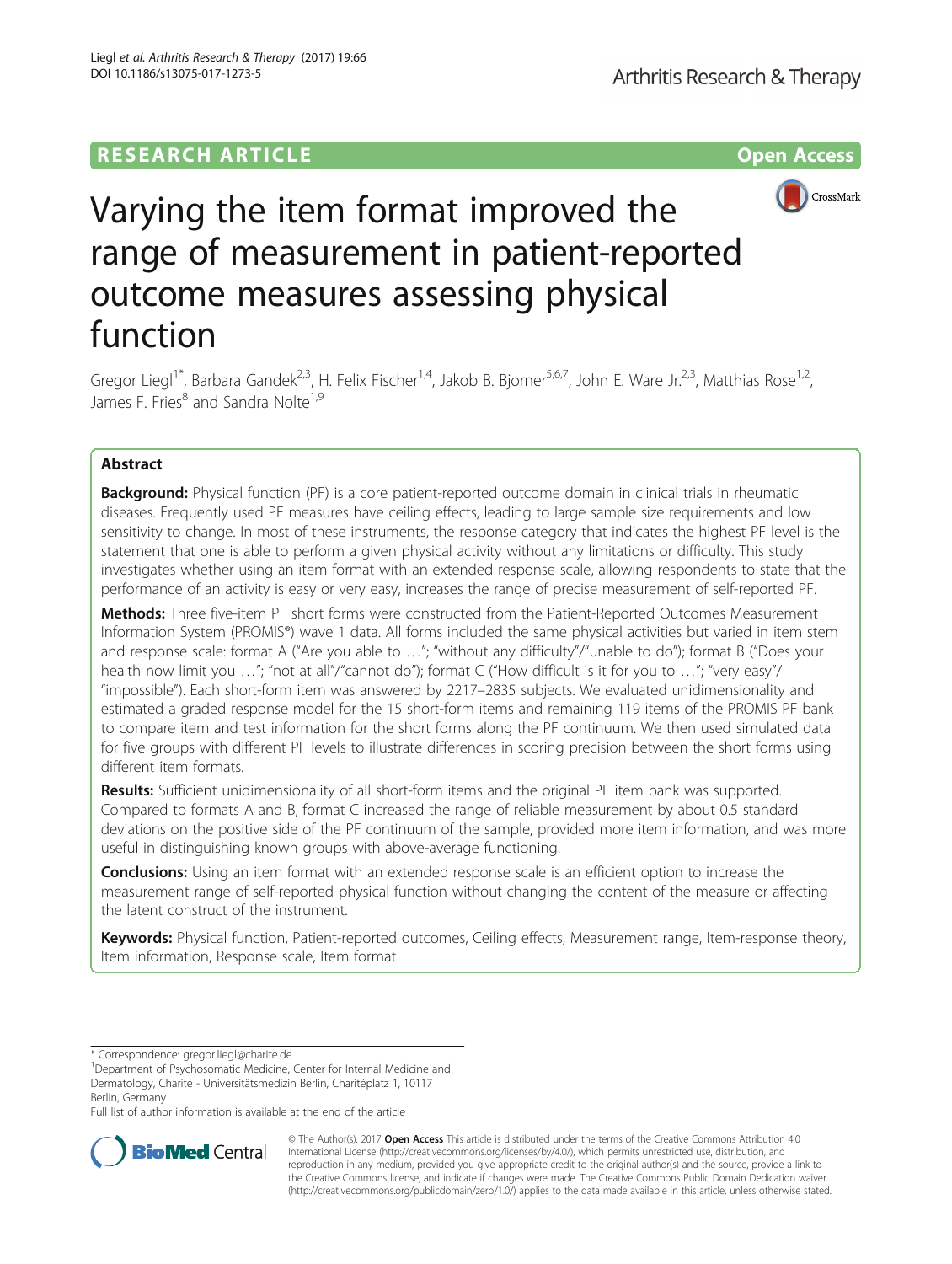#### Background

Patient-reported outcome (PRO) measures assessing health-related quality of life (HRQoL) have become an essential part of health outcomes research, clinical trials, epidemiological studies, and routine patient monitoring [[1](#page-11-0)–[3](#page-11-0)]. Physical function (PF) is one of the most frequently assessed HRQoL domains [[4](#page-11-0)–[6](#page-11-0)] and has been identified as a core PRO in clinical trials in rheumatic diseases [[7](#page-11-0)]. Thus, efficient assessment of PF is very important. However, traditional PF instruments with a fixed number of items, such as the 10-item Medical Outcome Study Short Form-36 (MOS SF-36®) Health Survey physical functioning scale (PF-10) [\[8\]](#page-11-0) and the 20-item Health Assessment Questionnaire Disability Index (HAQ-DI) [\[9](#page-11-0)], have to compromise between clinical practicality and measurement precision, leading to a limited measurement range on the continuum of physical ability [[10](#page-11-0)].

With the application of item response theory (IRT), any number of items measuring the same latent trait can be calibrated on a common metric. Hence, IRT provides a flexible solution for the challenge of providing practical but still highly precise PRO assessment on a wide range of the latent trait continuum [\[11](#page-11-0)–[14](#page-11-0)]. The National Institutes of Health (NIH)-funded Patient-Reported Outcomes Measurement Information System (PROMIS®) has been applying this approach for over 10 years, thereby demonstrating the relevance of IRT item calibration.

PROMIS has developed item banks for a large number of HRQoL domains [[2](#page-11-0), [15](#page-11-0)–[19\]](#page-11-0), including physical function [\[10](#page-11-0), [20](#page-11-0)–[22](#page-11-0)]. An important advantage of providing a bank of items scaled on a common metric is that scores derived from different item subsets are directly comparable. This enables the comparison of scores from tailored short forms, which are developed by choosing only the most informative items for a pre-specified trait level and individualized scores from computerized adaptive tests (CATs) [[12,](#page-11-0) [23](#page-12-0), [24](#page-12-0)]. Similarly, if items from different instruments (e.g., short forms) are scaled on the same metric, the measurement precision of these instruments can be directly compared in various populations of interest [\[25](#page-12-0), [26](#page-12-0)]. This is possible because IRT allows the measurement error of each item (and item subset) to be investigated at each level of the latent trait [[27](#page-12-0)].

Using IRT methods, it has been demonstrated that most PRO instruments measuring PF have satisfactory measurement precision on below average to average functional levels [\[25, 28](#page-12-0)]. However, as these instruments have usually been developed for clinical use, they often have ceiling effects in the general population and in samples with higher levels of PF, meaning that a high percentage of these participants achieve the best possible score [[29](#page-12-0)–[31](#page-12-0)]. Thus, individuals with average or above average PF cannot be assessed precisely, leading to low sensitivity to change and larger sample size requirements in clinical trials [[28](#page-12-0), [29\]](#page-12-0). The most frequently proposed solution to respond to this shortcoming is the use of items with more difficult content to increase test information on the upper end of a trait continuum [[32\]](#page-12-0). However, this approach might not always be sufficient, e.g., when aiming at extending the measurement range of a static instrument with a fixed number of items or when ceiling effects are still present even after adding new items with more difficult content [[33](#page-12-0)]. In such cases, the modification of the item format of existing items, e.g., by extending the response scale, may present an efficient way of adjusting for ceiling effects [[34](#page-12-0)–[36\]](#page-12-0).

Physical function item formats may vary with regard to the item stem, tense (past or present), recall period, attribution (e.g., attribution to health), or response options [\[4,](#page-11-0) [35](#page-12-0), [37](#page-12-0), [38\]](#page-12-0). For example, in two of the most widely used scales (PF-10, HAQ-DI), the response category that indicates the highest level of PF is the statement that one is able to perform a given activity without any limitations or difficulty [[8](#page-11-0), [9](#page-11-0)]. However, there are alternative response scales, for example the one used in the Louisiana State University Health Status Instrument (LSU HSI) [\[36\]](#page-12-0), that allow respondents to state that the performance of a given activity is easy or even very easy. Such an extended response scale potentially raises the measurement ceiling of PF measures, thus avoiding the necessity of writing new items to measure the ability to perform more difficult activities.

To date, the effect of the item format on item performance in terms of extending the measurement range of PRO measures of PF has not been investigated systematically. To examine the hypothesis that a response format that asks about the ease of doing an activity improves the measurement range, a modification of the LSU HSI item format was incorporated into a set of experimental items in the PROMIS wave 1 data collection [[35](#page-12-0)]. This study uses PROMIS data and IRT to calibrate three five-item short forms with similar content but different item formats on a common metric, to compare the measurement precision and validity of this new item format with two widely used item formats derived from the HAQ-DI and the SF-8™ Health Survey [[39](#page-12-0)].

#### Methods

#### Development of the PROMIS PF item bank

To establish the PROMIS PF item bank, a stepwise process integrating qualitative and quantitative item identification and evaluation methods was performed [[10](#page-11-0), [22](#page-11-0), [35](#page-12-0)], following standard PROMIS procedures [[19,](#page-11-0) [40](#page-12-0)]. The aim was to develop a generic item bank for use in various patient populations to enable the precise assessment of PF, defined as the capability "to carry out activities that require physical actions, ranging from self-care (activities of daily living) to more complex activities that require a combination of skills, often within a social context" [[41\]](#page-12-0).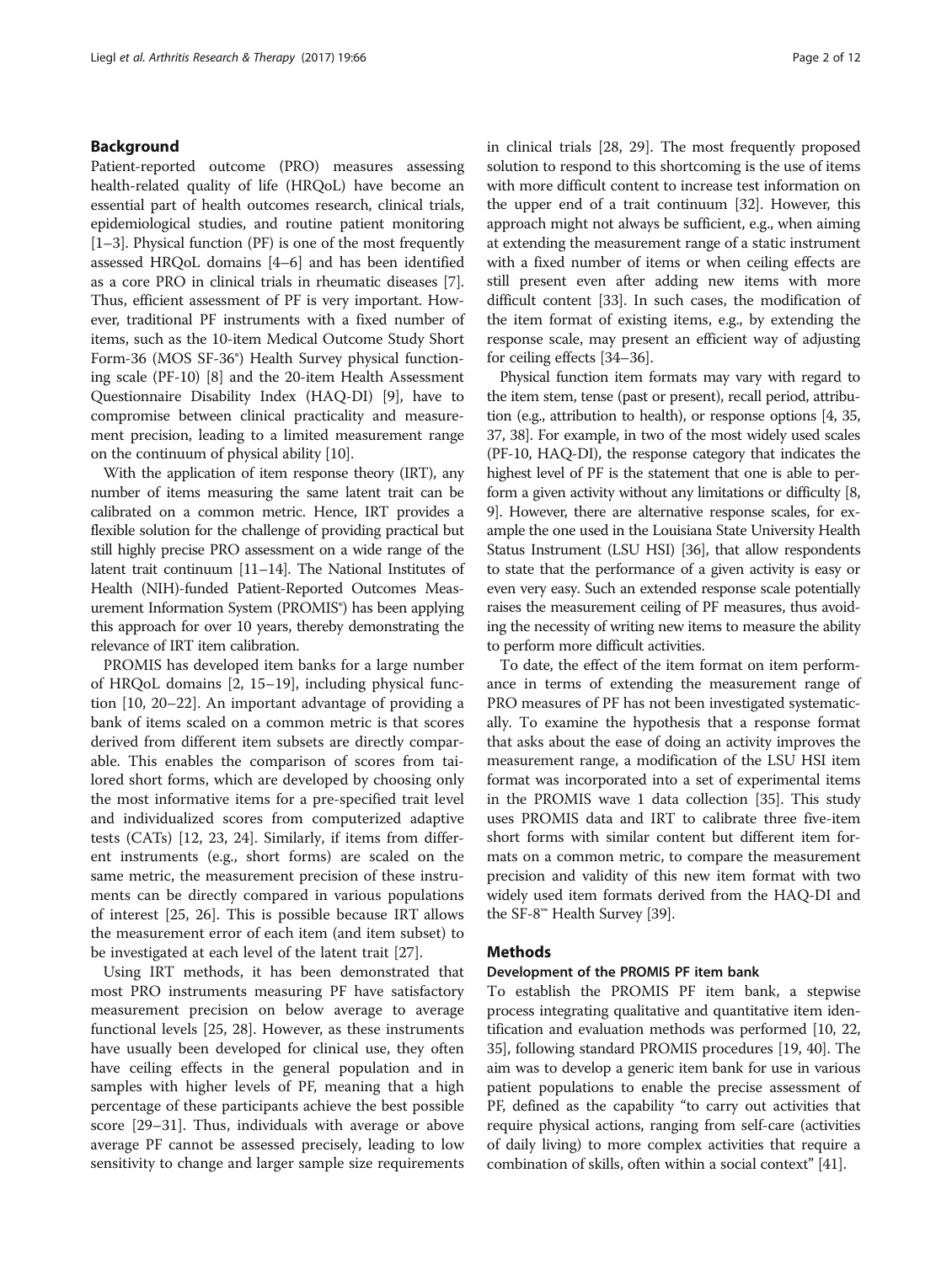As detailed elsewhere [[35](#page-12-0)], an initial systematic search for PF instruments resulted in the preliminary retention of 168 unique items, which were rewritten to establish a consistent item structure for the PROMIS item bank. This set of 168 revised items was then field tested in the general population and in clinical samples in the USA (total  $n = 15,817$ ) and analyzed applying established standard criteria for PROMIS item bank development [\[39\]](#page-12-0). To minimize the burden on respondents, items were administered in two different designs: (1) a "full bank" design in which separate subsamples answered either 112 (form C) or 56 (form G) PF items and (2) a balanced incomplete "block" design in which subsamples answered blocks of 21 PF items and items for other PROMIS domains. As a result, each PF item was answered by 2201 to 2926 participants [\[19, 22](#page-11-0)]. After psychometric evaluation, the final PROMIS PF item bank version 1.0 consisted of 124 items [\[22](#page-11-0)].

#### Experimental items

Because preparatory analyses showed that the item formats derived from the HAQ-DI [\[9](#page-11-0)] (format A: prefaced with "Are you able to …?"; this included five response categories ranging from "without any difficulty" to "unable to do") and the SF-8 [[37](#page-12-0)] (format B: prefaced with "Does your health now limit you …?"; this included five response options ranging from "not at all" to "cannot do") revealed appropriate psychometric properties [\[10\]](#page-11-0) and appeared to be the formats most comprehensible to participants in a pre-test, these two formats were predominantly used for the aforementioned set of 168 items for field testing [[35](#page-12-0)]. However, for experimental reasons, in a small number of items a modified LSU HSI [[36](#page-12-0)] item format was used (format C: prefaced with "How difficult is it for you …"; this included six response options ranging from "very easy" to "impossible").

To compare the influence of these item formats on item performance, the set of 168 items included 15 experimental items: 5 instrumental activities of daily living (IADLs) of different difficulty levels were presented in all three aforementioned item formats. These three sets of five items differed with regard to the number of response options, definition of the highest and lowest response categories, and attribution to health or not (Table 1). As a result, three five-item short forms with similar content (IADLs) but different item formats were constructed. Of the 15 experimental items, 5 were used in the final 124 item PROMIS PF item bank, with 3 presented in format A and 2 presented in format B.

#### Data analysis

#### Item bank evaluation and calibration

Sufficient unidimensionality of the final 124-item PROMIS PF bank had previously been established [[22](#page-11-0)] and was reevaluated including the 10 additional experimental items, using confirmatory factor analysis (CFA) of a one-factor model with a weighted least squares means and variance

Table 1 Experimental PROMIS PF items for five activities administered in three different item formats

| Item format | Item            | Item stem                            | Item content                                                            | Number and wording<br>of response options                                      | Attribution<br>to health |
|-------------|-----------------|--------------------------------------|-------------------------------------------------------------------------|--------------------------------------------------------------------------------|--------------------------|
| A           | A <sub>1</sub>  | Are you able to                      | do two hours of physical labor?                                         | 5 Without any difficulty                                                       | <b>No</b>                |
|             | A2 <sup>a</sup> |                                      | do yard work like raking leaves,<br>weeding or pushing a lawn mower?    | 4 With a little difficulty<br>3 With some difficulty<br>2 With much difficulty |                          |
|             | A <sub>3</sub>  |                                      | climb several flights of stairs?                                        | 1 Unable to do                                                                 |                          |
|             | $AA^a$          |                                      | go for a walk of at least 15 minutes?                                   |                                                                                |                          |
|             | AS <sup>a</sup> |                                      | open previously opened jars?                                            |                                                                                |                          |
| B           | B1 <sup>a</sup> | Does your health now<br>limit you in | doing two hours of physical labor?                                      | 5 Not at all                                                                   | Yes                      |
|             | B <sub>2</sub>  |                                      | doing yard work like raking leaves,<br>weeding or pushing a lawn mower? | 4 Very little<br>3 Somewhat<br>2 Quite a lot                                   |                          |
|             | B3 <sup>a</sup> |                                      | climbing several flights of stairs?                                     | 1 Cannot do                                                                    |                          |
|             | <b>B4</b>       |                                      | going for a walk of at least 15 minutes?                                |                                                                                |                          |
|             | <b>B5</b>       |                                      | opening previously opened jars?                                         |                                                                                |                          |
| $\subset$   | C1              | How difficult is it for you to       | do two hours of physical labor?                                         | 6 Very easy                                                                    | <b>No</b>                |
|             | C <sub>2</sub>  |                                      | do yard work like raking leaves,<br>weeding or pushing a lawn mower?    | 5 Easy<br>4 Slightly difficult<br>3 Difficult                                  |                          |
|             | C <sub>3</sub>  |                                      | climb several flights of stairs?                                        | 2 Very difficult                                                               |                          |
|             | C4              |                                      | go for a walk of at least 15 minutes?                                   | 1 Impossible                                                                   |                          |
|             | C <sub>5</sub>  |                                      | open previously opened jars?                                            |                                                                                |                          |

<sup>a</sup> Item is part of the final Patient Reported Outcomes Measurement Information System Physical Function (PROMIS PF) item bank version 1.0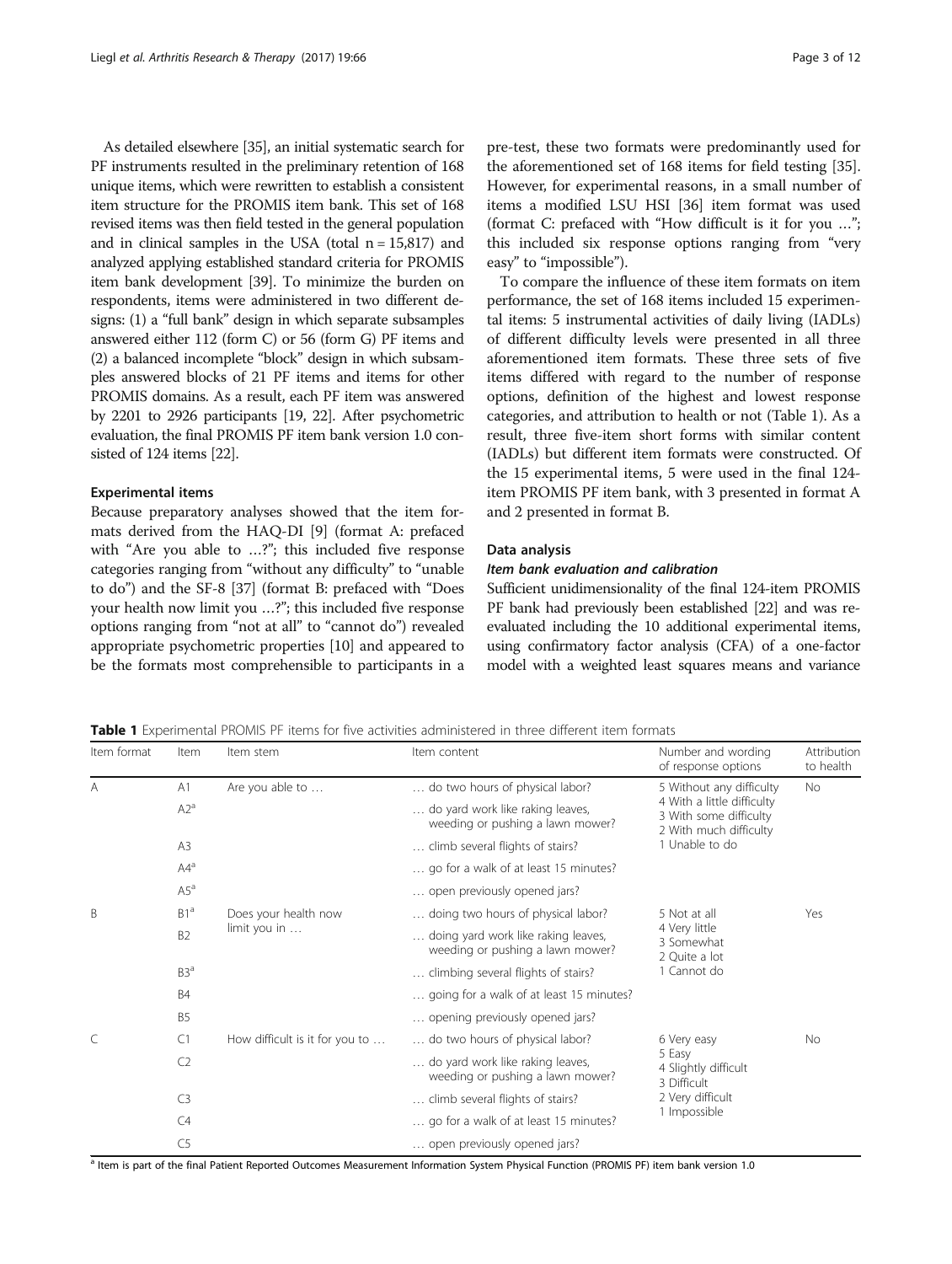adjusted (WLSMV) estimator and a bifactor model, specifying local factors for items that shared the same response format. CFA analyses of experimental items in format A used data from "full bank" form C (97 items total), while analysis of formats B and C experimental items used data from "full bank" form G (37 items total); for more information on study design, see [[22](#page-11-0)]. A potential problem of local independence between similar items in Format B and C being administered to the same group was evaluated by analyzing residual correlations. Residual correlation of 0.25 or more was considered potentially problematic and the impact on IRT item parameters was evaluated, as previously described [\[22\]](#page-11-0).

A graded response model (GRM) was fitted to the set of 134 items consisting of the 15 experimental items (three format-specific short forms) and the remaining 119 items of the final PROMIS PF item bank. Due to the data collection design used for the initial set of 168 PF items, some participants answered only a few of the 134 items analyzed in this study. As in previous analyses [\[22\]](#page-11-0), only participants who responded to at least two of the 134 PF items were included in the GRM. Although GRM item parameters had already been estimated for the 124 items of the final item bank [\[22\]](#page-11-0), including 5 of the experimental items, the model was re-estimated to include the 10 additional experimental items. As in previous analyses [[22](#page-11-0)], if a specific response category for an item was answered less than three times, the response option was collapsed with the next higher category to ensure stable item parameter estimates. We estimated item parameters comprising item thresholds and item slopes. Threshold parameters define the range on the latent trait continuum at which a particular response is most likely. The slope parameter specifies the discriminative value of an item. Item fit was evaluated using the  $S-X^2$  statistic.

For estimating individual PF scores, we used the expected-a-posteriori method to calculate theta scores that were subsequently linearly transformed to a T-metric  $(mean = 50, SD = 10)$  in the calibration sample used in this analysis). To determine the precision of a particular item, we calculated item information functions (IIFs), defining the contribution of an item to the overall precision of the item bank at a given T-score level [\[27\]](#page-12-0). Differences between IIFs resulting from varying the item format were visualized using item information curves (IICs). Using natural cubic spline interpolation, we calculated the area under the curve (AUC) for each IIC on the empirically observed T-score range in the calibration sample as a measure of overall item information. To investigate systematic differences in measurement precision depending on the item format used, we first calculated test information functions for each of the format-specific short forms by summarizing respective IIFs and then we compared the resulting format-specific test information curves and related AUCs.

#### Simulation study

Due to the study design, no participant in the calibration sample responded to any of the five IADLs used in the experimental items in all three formats. Therefore, to illustrate the performance of all three formats simultaneously, we used simulated data, following the approach used by Voshaar et al. to evaluate PROMIS PF CATs [[25](#page-12-0)]. In the first step, we simulated "true" PF T-scores based on the PF score distributions found for five groups in the calibration sample with different self-reported general health; 10,000 "true" PF T-scores were simulated for each of the following five general health groups:

- (1)Poor general health group: mean PF  $T$ -score = 35.6 (SD = 6.5)
- (2)Fair general health group: mean PF  $T\text{-score} = 41.9$  (SD = 7.6) (3)Good general health group:
- mean PF  $T$ -score = 48.9 (SD = 7.8)

(4)Very good general health group: mean PF  $T$ -score = 54.4 (SD = 7.2)

(5)Excellent general health group: mean PF  $T\text{-score} = 58.8$  (SD = 6.5)

In the next step, we simulated responses to the 134 PROMIS PF items for all 50,000 respondents based on their "true" score and the item parameters from the GRM. We scored the three format-specific five-item short forms and the 124-item final PROMIS PF item bank (from now on referred to as the "full bank") using the simulated responses to the respective items in each of these measures.

To illustrate differences in measurement precision due to item format, we calculated root mean square errors (RMSEs) between simulated true scores and corresponding short form scores, with lower values indicating better agreement in estimating individual PF levels [[42\]](#page-12-0).

To illustrate how the differences in item format affect the ability to distinguish groups with different levels of PF, we calculated relative validity (RV) coefficients for each format-specific short form [\[22,](#page-11-0) [43](#page-12-0)]. The RV coefficients were calculated using the analysis of variance (ANOVA) F-statistic resulting from comparing the full bank PF scores between general health groups as the denominator and the F-statistic from comparing short form PF scores between general health groups as the numerator. Hence, the RV coefficient specifies how well a five-item short form with a specific item format distinguishes among groups that differ in PF, compared to using all 124 items of the original PROMIS PF item bank. We calculated 95% confidence intervals for the RV coefficients using standard bootstrap techniques [\[43, 44](#page-12-0)]. To provide RV coefficients for different levels of PF, four different general health group comparisons were performed: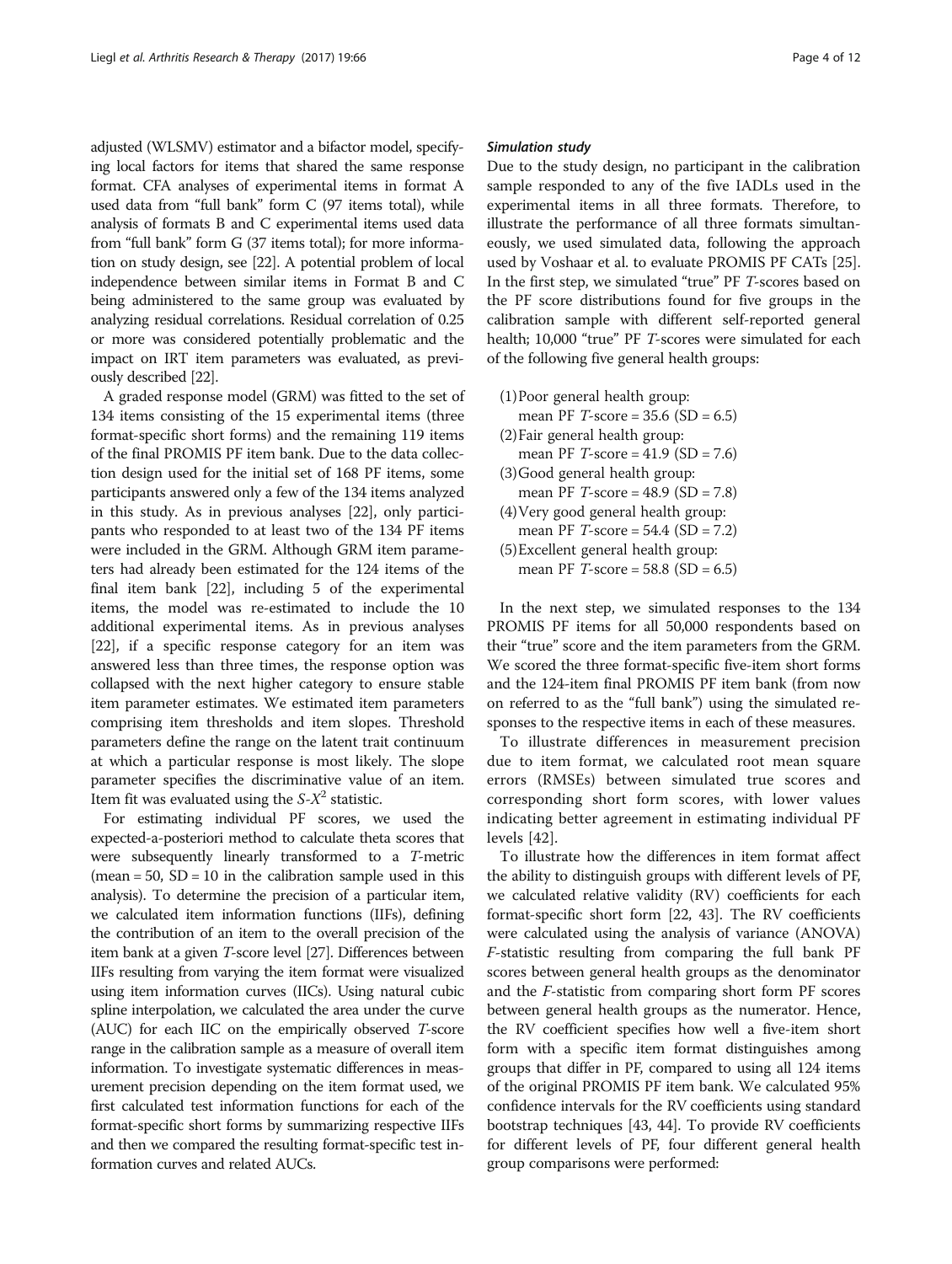- (1)Full sample (ANOVA between all five general health groups;  $n = 50,000$
- (2)Average PF compilation (ANOVA between groups with fair, good, and very good general health;  $n = 30,000$
- (3)Below-average PF compilation (ANOVA between groups with poor general health and fair general health;  $n = 20,000$
- (4)Above-average PF compilation (ANOVA between groups with very good and excellent general health;  $n = 20,000$

CFAs were conducted using Mplus 7.4 [\[45\]](#page-12-0). All other statistical analyses were conducted using R 3.1.2 [\[46](#page-12-0)]. We used the packages mirt [\[47](#page-12-0)] for estimating the GRM and simulating response patterns. For calculating AUCs, we used the package MESS [\[48\]](#page-12-0). For plotting item and test information curves, we used ggplot2 [[49](#page-12-0)].

#### Results

#### Sample

A total of 15,719 subjects responded to at least two of the 134 items analyzed in this study and therefore were included in the GRM. Of these, only 10 subjects  $\langle$ <0.1%) responded to fewer than 6 items; 99.7% responded to at least 12 items. More than half  $(54\%; n = 8568)$  responded to one or more of the 15 experimental items (sample characteristics in Additional file [1:](#page-10-0) Table S1). The experimental items were answered by 2217–2835 participants. The calibration sample had a wide range of PF, with empirically observed T-scores (mean  $= 50$ , SD  $= 10$ ) ranging from 11.1 to 73.6.

#### Evaluation of unidimensionality

Form C and form G had satisfactory fit for the onefactor solution. Factor loadings for the experimental items ranged between 0.83 and 0.93 (format A), 0.83 and 0.96 (format B), and 0.72 and 0.92 (format C). We found residual correlation above 0.25 in one only pair of items (B5 and C5,  $r = 0.30$ ). However, excluding item B5 in the GRM calibration did not notably affect the parameters of item C5 and vice versa, so both items were retained. In the bifactor models, loadings on the global PF factor were substantially higher than loadings on local factors defined by the common response format, thus supporting sufficient unidimensionality of the experimental items and the original PF item bank. For more details, see Additional file [2:](#page-10-0) Table S2.

#### Item properties

The results of the IRT analyses for the 15 experimental items (5 IADLs presented in three different item formats) are summarized in Table [2](#page-6-0). When adjusting for multiple testing, no item fit-statistic showed significant

misfit for any experimental item. Except for one IADL ("open previously opened jars"), item slopes were generally high for all formats. Items prefaced with "Does your health now limit you …" (format B) tended to show slightly higher slope parameters compared to formats A and C (see Table [2](#page-6-0)).

Item thresholds tended to be similar for format A and format B. In contrast, using format C with the item stem "How difficult is it for you to …" and an extended six-category response scale (ranging from "impossible" to "very easy") expanded the range of the thresholds on the latent trait continuum in both directions. This was particularly pronounced at the positive end of the continuum where the last response in format C increased the measurement range by ≥0.5 SDs of the PF distribution of the sample for all physical activities. As a consequence, the percentage of participants who responded with the highest possible response category was systematically lower (by about 20– 25% of the total sample) for items presented in format C compared to the other formats. For two of the more difficult activities (2 hours of physical labor and climbing several flights of stairs), the ceiling effects were halved when using format C compared to both format A and format B (see Table [2\)](#page-6-0).

Figure [1](#page-7-0) depicts the IICs for all experimental items presented in different item formats. Format B delivered the highest maximum item information for four of the five physical activities. Moreover, the maximum item information of format B was placed on a systematically higher point on the PF continuum compared to the other formats. In contrast, format C had the broadest measurement range on the T-score continuum for each of the five physical activities. The maximum item information of a given item and corresponding points on the latent trait and the AUCs are presented in Table [2.](#page-6-0) The highest overall item information as specified by the AUC was found for format C except for items asking about opening previously opened jars.

Consequently, the item format affected the total test information provided by the short forms (Fig. [2](#page-8-0)). The highest maximum test information was found for format B, while items with an extended response format (format C) were highly informative on the widest range on the latent continuum. That is, format C increased the range of highly reliable measurements (defined as marginal reliability ≥0.9  $\approx$  test information ≥10) by about 0.5 SDs of the PF distribution of the sample on the positive side of the continuum and about 0.1 to 0.2 SDs on the negative side of the continuum.

The cumulative AUC for format  $C$  (AUC = 611) was 39% larger than for format A  $(AUC = 439)$  and 11% larger than for format B ( $AUC = 550$ ). When focusing on the item information curve for T-scores above 50, the cumulative AUC for Format C (AUC = 192) was  $109\%$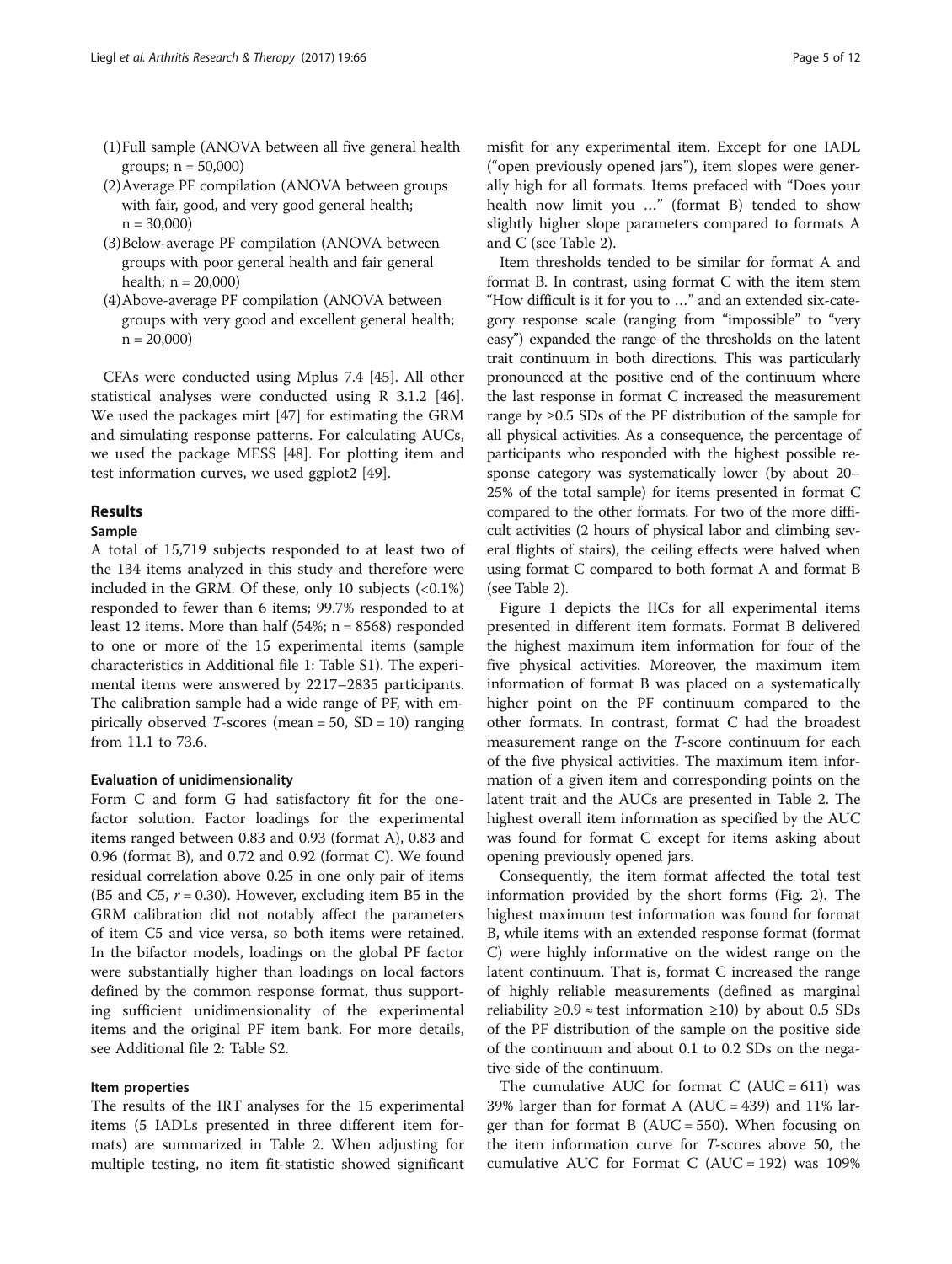<span id="page-6-0"></span>Table 2 Psychometric results for the experimental items presented in three different item formats

| Item            | Format <sup>b</sup> | Content               | Slope | Threshold <sup>c</sup> |               |      |                |      |      | Item fit: p | l <sub>max</sub>                    | Area under             | Percentage floor/               |
|-----------------|---------------------|-----------------------|-------|------------------------|---------------|------|----------------|------|------|-------------|-------------------------------------|------------------------|---------------------------------|
|                 |                     |                       |       |                        | $\mathcal{P}$ | 3    | $\overline{4}$ | 5    | Mean | $(S-X^2)^d$ | (at $T\text{-score}$ ) <sup>e</sup> | the curve <sup>t</sup> | percentage ceiling <sup>9</sup> |
| A <sub>1</sub>  | A                   | Do 2 hours of         | 3.49  | 38.6                   | 42.9          | 47.8 | 54.9           |      | 46.1 | 0.6523      | 3.71 $(T = 42)$                     | 92.9                   | 10.4/41.6                       |
| B1 <sup>a</sup> | B                   | physical labor        | 4.53  | 38.0                   | 43.0          | 48.4 | 53.1           |      | 45.6 | 0.1133      | 5.93 $(T = 49)$                     | 132.9                  | 10.0/42.7                       |
| C1              | C                   |                       | 4.01  | 37.7                   | 42.0          | 46.3 | 52.7           | 59.8 | 47.7 | 0.0358      | 4.88 $(T = 42)$                     | 140.3                  | 10.2/19.6                       |
| $A2^a$          | A                   | Do yard work          | 4.09  | 36.3                   | 40.1          | 44.3 | 50.7           |      | 42.9 | 0.1473      | 5.10 $(T = 40)$                     | 111.1                  | 6.6/57.3                        |
| <b>B2</b>       | B                   |                       | 4.79  | 35.7                   | 40.8          | 46.1 | 50.6           |      | 43.3 | 0.0751      | 6.58 $(T = 47)$                     | 144.0                  | 6.7/52.7                        |
| C <sub>2</sub>  | C                   |                       | 4.53  | 34.3                   | 39.1          | 43.1 | 49.3           | 56.0 | 44.4 | 0.0300      | 6.10 $(T = 40)$                     | 167.5                  | 5.3/32.1                        |
| A <sub>3</sub>  | A                   | Climb several flights | 3.78  | 35.2                   | 40.3          | 45.2 | 52.0           |      | 43.2 | 0.1722      | 4.28 $(T = 41)$                     | 107.0                  | 5.8/51.5                        |
| B3 <sup>a</sup> | B                   | of stairs             | 4.20  | 34.2                   | 40.8          | 46.7 | 51.3           |      | 43.3 | 0.8460      | 5.16 $(T = 48)$                     | 126.0                  | 5.1/51.3                        |
| C <sub>3</sub>  | C                   |                       | 3.78  | 33.3                   | 39.8          | 44.0 | 51.0           | 57.1 | 45.0 | 0.1174      | 4.31 $(T = 42)$                     | 135.0                  | 6.3/25.4                        |
| AA <sup>a</sup> | A                   | Go for a walk of      | 3.78  | 33.2                   | 36.4          | 40.2 | 45.5           |      | 38.8 | 0.2497      | 4.45 $(T = 37)$                     | 91.3                   | 3.7/73.5                        |
| B <sub>4</sub>  | B.                  | at least 15 minutes   | 4.03  | 32.1                   | 37.2          | 42.0 | 45.8           |      | 39.3 | 0.3555      | 4.93 $(T = 43)$                     | 107.0                  | 3.4/71.6                        |
| C4              | C                   |                       | 3.99  | 30.3                   | 35.6          | 39.5 | 44.9           | 50.8 | 40.2 | 0.0033      | 4.85 $(T = 37)$                     | 134.7                  | 3.6/47.5                        |
| AS <sup>a</sup> | A                   | Open previously       | 1.91  | 18.8                   | 28.4          | 37.9 |                |      | 28.4 | 0.2434      | 1.10 $(T = 28)$                     | 36.5                   | 0.9/85.8                        |
| B <sub>5</sub>  | B                   | opened jars           | 1.90  | 12.9                   | 22.8          | 32.3 | 39.6           |      | 26.9 | 0.5429      | 1.10 $(T = 33)$                     | 39.9                   | 0.3/81.9                        |
| C <sub>5</sub>  | C                   |                       | 1.57  | 5.0                    | 15.5          | 23.4 | 34.0           | 45.4 | 24.7 | 0.1877      | $0.77$ (T = 20)                     | 33.6                   | 0.3/62.4                        |

<sup>a</sup>ltem is part of the final Patient Reported Outcomes Measurement Information System Physical Function (PROMIS PF) item bank version 1.0. <sup>b</sup>Format A: "Are you able to …" (five-category response scale from "Without any difficulty" to "Unable to do"); format B: "Does your health now limit you in …" (five-category response scale from "Not at all" to "Cannot do"); format C: "How difficult is it for you to ..." (six-category response scale from "Very easy" to "Impossible"). 'Thresholds are transformed to a T-score of 50 ± 10, where 50 = mean and 10 = standard deviation of the analytic sample; slopes are reported unchanged. <sup>d</sup>X<sup>2</sup> statistics (S-X<sup>2</sup>) were evaluated after adjusting for multiple testing (p < 0.0033). <sup>e</sup>l<sub>max</sub> (at T-score) depicts the maximum of item information (upper number) of a given item at the corresponding point on the T-score continuum. Total area under the item information curve (IIC) on the empirically observed T-score range in the calibration sample (T-score = 11.1–73.6). <sup>g</sup>Percentage of participants who answered the item with the lowest (floor) or highest (ceiling) possible response category

larger than for format A  $(AUC = 92)$  and 81% larger than for format B ( $AUC = 106$ ).

#### Agreement between true scores and short forms

The results of the simulation study indicated that the agreement between the simulated true scores and the estimated short form scores was generally lower for formats A and B than for format C (Table [3](#page-9-0)). Using formats A and B, the agreement with the simulated true scores became even lower when analyzing groups with average to high PF levels (up to RMSE of 4.3 for format A and RMSE of 4.4 for format B). In contrast, the agreement between simulated true scores and short form scores remained relatively constant among all groups when using format C, even in individuals with excellent general health (RMSE  $\leq$ 3.3).

The highest possible short form T-score was 61.8 when using format A and 61.0 when using format B. In contrast, format C allowed for T-scores up to 65.5, which reduced ceiling effects by more than half in the full simulated sample. Format C was found to be especially beneficial for groups with high PF levels. For example, in the subgroup with "very good" general health, 45.4% of the simulated sample reached the highest possible short form score when using format B. In contrast, only 16.8% of the subgroup with "very good" health reached the highest possible score when using format C. Moreover, lower floor effects were found when using format C.

#### Distinguishing known groups

The results of the RV analyses using simulated data are presented in Table [4](#page-10-0). In most group comparisons (comparisons a, b, and c) the RV was 0.90 or above for all item formats. In contrast, when distinguishing between the two groups with "very good" and "excellent" general health (comparison d), the RV coefficients of format A  $(RV = 0.79$ ; 95% CI = 0.74–0.84) and format B (RV = 0.78; 95% CI = 0.74–0.83) were considerably lower compared to format C  $(RV = 0.92; 95\% CI = 0.88 - 0.96).$ 

#### **Discussion**

In this study we compared the performance of three different item formats for measuring self-reported PF by analyzing item information. Using simulated data, we illustrated precision in estimating scores and validity in distinguishing between known groups of three five-item short forms with identical content but different item stems and response scales. The five physical activities included in these short forms covered a broad range of item difficulty. Using IRT methodology for data analysis offered the unique opportunity to investigate and visualize measurement precision and range at the item level.

We found strong evidence that the item format may affect the measurement properties of patient-reported PF outcomes. These findings are of practical importance both to researchers and clinicians because this is not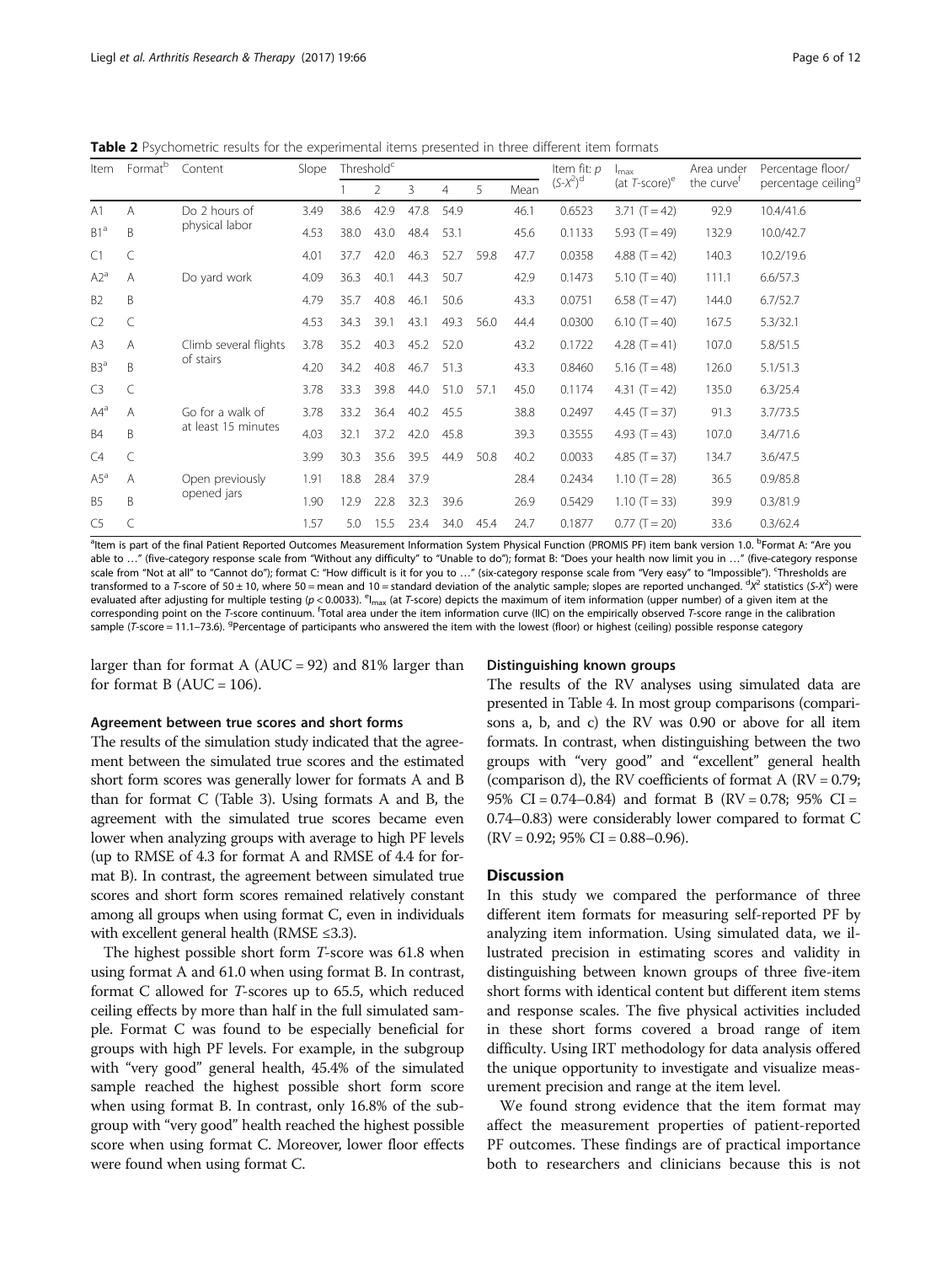<span id="page-7-0"></span>

only relevant for the development of new instruments but also for the selection of currently available questionnaires for assessing PF in a given population of interest. Moreover, these findings deliver useful information for data interpretation, as the distribution of presumably similar samples can be impacted by the way items are phrased, i.e., identical content but different stem and response format.

In detail, we found that item information differed systematically between the three formats. Format C ("How difficult is it for you to …"), which used an extended response scale including a sixth response option ("very easy"), improved the measurement range by about half a standard deviation on the positive side of the continuum and by about a tenth to a fifth of a standard deviation at the negative end of the continuum, compared to format A ("Are you able to …") and format B ("Does your health now limit you …"). This finding was consistent across different item difficulties. The improvement of the measurement range was found to be particularly beneficial for groups with above-average PF levels, reducing the number of subjects demonstrating ceiling effects in a five-item short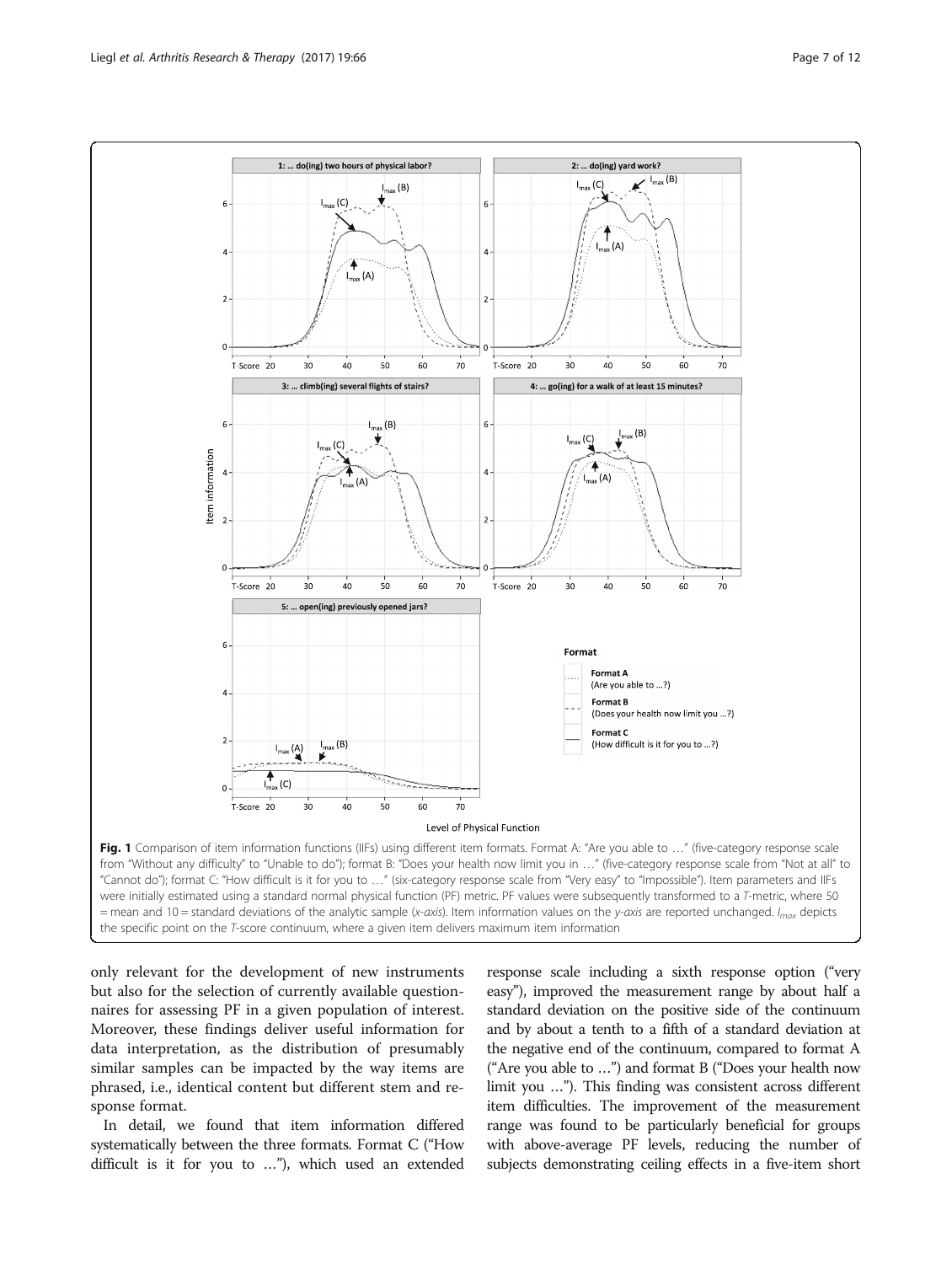<span id="page-8-0"></span>

form by half or even more, when using format C instead of the other item formats. As a consequence, format C was the only item format that had relatively constant measurement precision for all PF levels investigated in the simulation study and had sufficient power to distinguish between groups with above-average functioning. As the improved measurement range of format C was particularly apparent at the positive end of the PF continuum, it seems likely that this improvement was not solely caused by using six instead of five response options but rather by allowing subjects to state that activities were "very easy".

Moreover, our results support that all included item formats measured the same latent construct of PF. The majority of factor loadings were high and their respective magnitude seemed to depend mainly on item content. Consequently, although the final PROMIS PF item bank includes item formats with five-category response options only [\[35\]](#page-12-0), this study provides evidence that an extended response scale can be applied without affecting the underlying PF construct.

These findings have practical implications for the challenge when encountering ceiling effects, for example, when measuring PF in the general population or in other samples with high PF. The usual way to minimize such ceiling effects is to provide new items with item content that is more relevant for individuals with high PF [[32](#page-12-0), [33\]](#page-12-0). However, although providing a larger number of items assessing the extremes of a given trait is undoubtedly useful for the improvement of CATs, this approach does not seem beneficial for increasing the measurement performance of static measures that use the same items for all respondents. Such static measures may still be preferred by many researchers and clinicians for practical reasons [[4\]](#page-11-0). Our findings suggest that it is possible to reduce ceiling effects by optimizing the item format without changing the content of the measures, which may be especially relevant for the future development of items for static PF measures for use in heterogeneous populations with a broad range of ability. However, such modified items should be evaluated psychometrically before use, and additional qualitative item review may be needed. Doing so was beyond the scope of this study.

Another finding of our study is that compared to item formats that do not use attribution, items prefaced with a health-related item stem, as used in format B, delivered the highest maximum item information on a rather narrow range on the PF continuum. Therefore, those types of items seem to be particularly interesting for CATs where highly informative items are selected automatically based on the individual patient's trait level. Moreover, using format B resulted in increased power to distinguish between known groups with close-to-average PF levels compared to the other formats. However, it is not entirely clear if these benefits of format B are caused by health attribution; another reason could be that the wording in format B focuses on "limitations" while both format A and format C ask for "difficulty" in performing physical activities. Further, slightly lower floor effects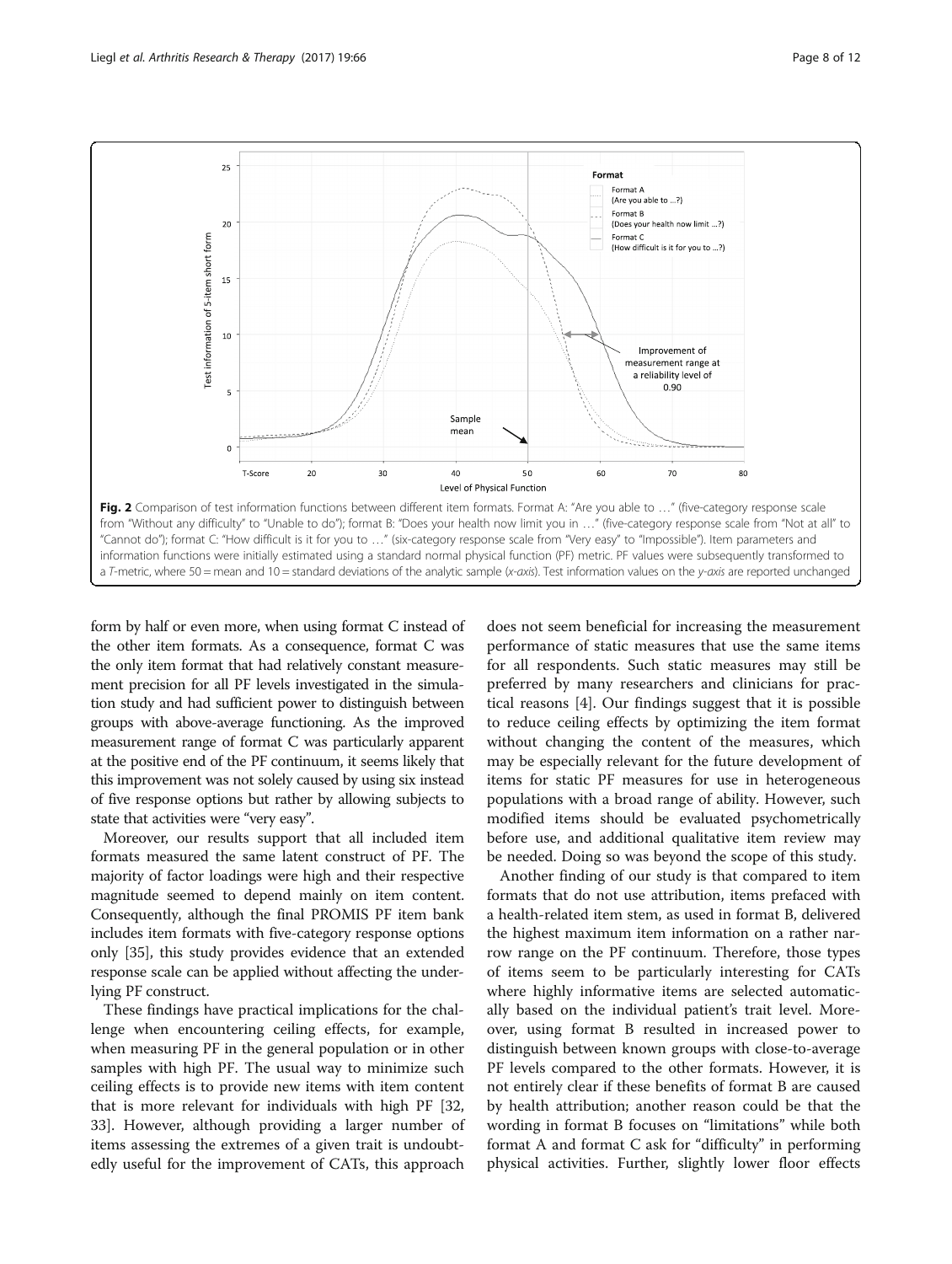<span id="page-9-0"></span>

| General health True PF |                                   | Full bank (124 items) <sup>p</sup>      |               |                                                                                                                                                                                                                                                                                                                                                                                                                                                                                                                                                                                                                                                                                                                                                                                             | Format A <sup>e</sup> (5-item short form) |     |                                                        | Format B (5-item short form) |               |                                              | Format $C$ (5-item short form) |    |                                              |
|------------------------|-----------------------------------|-----------------------------------------|---------------|---------------------------------------------------------------------------------------------------------------------------------------------------------------------------------------------------------------------------------------------------------------------------------------------------------------------------------------------------------------------------------------------------------------------------------------------------------------------------------------------------------------------------------------------------------------------------------------------------------------------------------------------------------------------------------------------------------------------------------------------------------------------------------------------|-------------------------------------------|-----|--------------------------------------------------------|------------------------------|---------------|----------------------------------------------|--------------------------------|----|----------------------------------------------|
| dionbs                 | mean (SD)<br>T-score <sup>a</sup> | mean (SD)<br>T-score                    |               | percentage ceiling <sup>d</sup><br>RMSE <sup>c</sup> Percentage floor/                                                                                                                                                                                                                                                                                                                                                                                                                                                                                                                                                                                                                                                                                                                      | mean (SD)<br>7-score                      |     | percentage ceiling mean (SD)<br>RMSE Percentage floor/ | T-score                      |               | percentage ceiling<br>RMSE Percentage floor/ | mean (SD)<br>T-score           |    | percentage ceiling<br>RMSE Percentage floor/ |
| Poor                   | 35.6 (6.5) 35.7 (6.4)             |                                         |               | 0.0/0.0                                                                                                                                                                                                                                                                                                                                                                                                                                                                                                                                                                                                                                                                                                                                                                                     | 36.6 (6.3)                                |     | 3.9/0.2                                                | 36.4 (6.3)                   |               | 1.5/0.2                                      | 36.3 (6.3)                     |    | 0.5/0.0                                      |
| ile∃                   | 41.9 (7.6)                        | 41.9 (7.7)                              | $\frac{8}{2}$ | 0.0/0.0                                                                                                                                                                                                                                                                                                                                                                                                                                                                                                                                                                                                                                                                                                                                                                                     | 42.5 (7.9)                                | 29  | 1.3/3.8                                                | 42.3 (790)                   | 2.6           | 0.5/4.6                                      | 42.3 (7.7)                     |    | 0.2/0.7                                      |
| Good                   | 48.9 (7.8)                        | 49.0 (7.9)                              |               | 0.0/0.1                                                                                                                                                                                                                                                                                                                                                                                                                                                                                                                                                                                                                                                                                                                                                                                     | 49.4 (8.0)                                | 3.2 | 0.1/17.0                                               | 49.4 (8.0)                   | $\frac{1}{3}$ | 0.0/21.5                                     | 49.1 (7.9)                     |    | 0.0/6.2                                      |
| Very good              | 54.4 (7.2)                        | 54.5 (7.3)                              |               | 0.0/0.2                                                                                                                                                                                                                                                                                                                                                                                                                                                                                                                                                                                                                                                                                                                                                                                     | 54.5 (6.9)                                | 38  | 0.0/37.9                                               | 54.5 (6.8)                   |               | 0.0/45.4                                     | 54.4 (7.3)                     | 29 | 0.0/16.8                                     |
| Excellent              | 58.8 (6.5)                        | 58.7 (6.4)                              | $\frac{0}{1}$ | 0.0/0.7                                                                                                                                                                                                                                                                                                                                                                                                                                                                                                                                                                                                                                                                                                                                                                                     | 57.8 (5.3)                                | 43  | 0.0/59.0                                               | 57.8 (5.0)                   | 44            | 0.0/67.1                                     | 58.4 (6.3)                     |    | 0.0/32.6                                     |
| Full sample            |                                   | 47.9 $(11.0)$ 48.0 $(11.0)$ 1.3 0.0/0.2 |               |                                                                                                                                                                                                                                                                                                                                                                                                                                                                                                                                                                                                                                                                                                                                                                                             | 48.1 (10.4) 3.5 1.1/23.6                  |     |                                                        | 48.1 (10.5) 3.4 0.4/27.8     |               |                                              | 48.1 (10.5) 2.8                |    | 0.1/11.3                                     |
|                        |                                   |                                         |               | root mean square error between estimated T-scores and simulated "true" T-scores. "Percentage of the simulated sample who reached the lowest ("floor") or highest ("celling") possible score. "Format A: "Are you able<br>to " (five-category response scale from "Without any difficulty" to "Unable to do"). Format B: "Does your health now limit you in " (five-category response scale from "Not at all" to "Cannot do"); format C: "How<br><sup>7</sup> F-scores have a mean of 50 and standard deviation of 10 in the analytic sample. <sup>P</sup> Final Patient Reported Outcomes Measurement Information System Physical Function (PROMIS PF) item bank version 1.0. 'RSME =<br>${\sf diff}$ cult is it for you to" (six-category response scale from "Very easy" to "Impossible") |                                           |     |                                                        |                              |               |                                              |                                |    |                                              |

| ን<br>J<br>I<br>i<br>j<br>I<br>j                           |
|-----------------------------------------------------------|
| J<br>5                                                    |
| l<br>į<br>in an international contract of                 |
| l                                                         |
| ant IN<br>ī,<br>Į<br>こくいいへい<br>j<br>j<br>J<br>j<br>١<br>j |
| ζ<br>ŗ<br>i<br>うり<br>i<br>ł<br>l<br>ز<br>d<br>i           |
| くくり<br>١<br>i<br>j                                        |
| こくしょう こうしゅう                                               |
| ۔<br>آ                                                    |
| j                                                         |
|                                                           |
|                                                           |
| $\frac{1}{1}$<br>١<br>5<br>$\frac{1}{\epsilon}$           |
| able<br>I                                                 |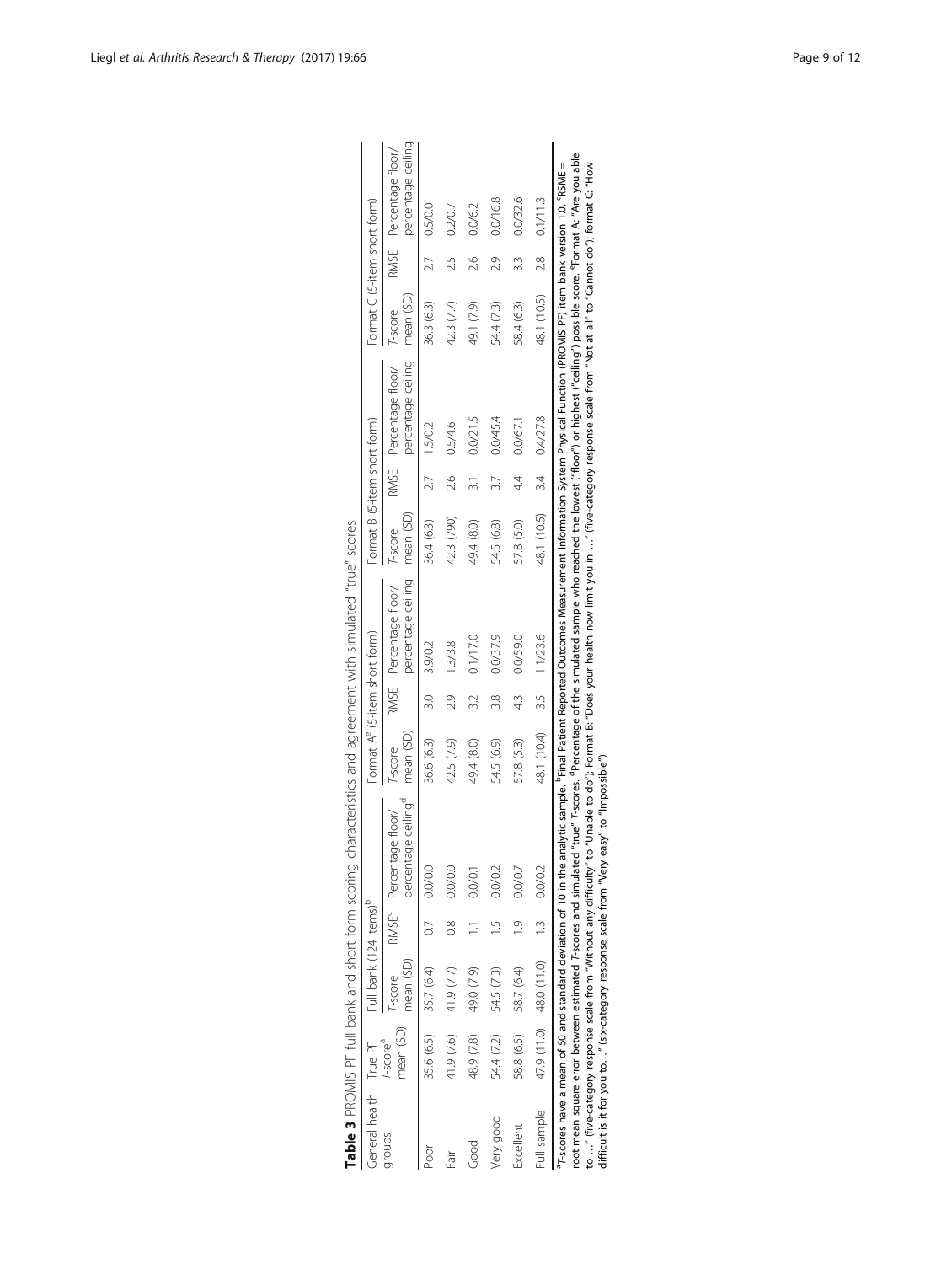<span id="page-10-0"></span>Table 4 Analysis of variance (ANOVA) and relative validity (RV)

| Subgroup<br>comparisons       |    |    | General health groups<br>considered for ANOVA <sup>a</sup> |                                      |    |        | Full bank<br>$(124$ items) <sup>b</sup> |      | Format $A^c$<br>(5-item short form) | Format B | (5-item short form)                                                         | Format C | (5-item short form) |
|-------------------------------|----|----|------------------------------------------------------------|--------------------------------------|----|--------|-----------------------------------------|------|-------------------------------------|----------|-----------------------------------------------------------------------------|----------|---------------------|
|                               |    |    |                                                            | Poor Fair Good Very good Excellent F |    |        | $RV$ F                                  |      | $RVd$ (95% CI)                      | F.       | RV (95% CI)                                                                 | F.       | RV (95% CI)         |
| a. Full sample                | х. | х  |                                                            | Х                                    | Χ  | 16.957 |                                         |      |                                     |          | 1.0 15,582 0.92 (0.91-0.93) 16,139 0.95 (0.94-0.96) 15,712 0.93 (0.92-0.94) |          |                     |
| b. Average PF                 |    | X. | X                                                          | X                                    |    | 6960   | $1_{\cdot}0$                            | 6246 | $0.90(0.88 - 0.91)$ 6473            |          | $0.93(0.92 - 0.94)$ 6349                                                    |          | $0.91(0.90 - 0.93)$ |
| c. Below-average<br>PF.       | X  | X  |                                                            |                                      |    | 3818   | 1.0                                     | 3421 | $0.90(0.87 - 0.92)$ 3491            |          | $0.91(0.89 - 0.94)$ 3564                                                    |          | $0.93(0.91 - 0.96)$ |
| d. Above-average<br><b>PF</b> |    |    |                                                            | Χ                                    | X. | 1870   | $1_{\cdot}0$                            | 1476 | 0.79 (0.74–0.84)                    | 1467     | $0.78(0.74 - 0.83)$ 1720                                                    |          | $0.92(0.88 - 0.96)$ |

<sup>a</sup>Subgroups marked X were considered for calculating F values (ANOVA); n = 10,000 per subgroup. <sup>b</sup>Final Patient Reported Outcomes Measurement Information System Physical Function (PROMIS PF) item bank version 1.0. <sup>c</sup>Format A: "Are you able to ..." (five-category response scale from "Without any difficulty" to "Unable to do"); format B: "Does your health now limit you in ..." (five-category response scale from "Not at all" to "Cannot do"); format C: "How difficult is it for you to ...' (six-category response scale from "Very easy" to "Impossible"). <sup>d</sup>RV calculation: (ANOVA F values derived from using a format-specific 5-item short form)/ (ANOVA F values derived from using full bank scores)

were found for format B (using "cannot do" as the lowest response option) than for format A (using "unable to do" as the lowest response option).

Our study has some limitations. First, our conclusions are based on only five items. Consequently, we cannot be sure that our results apply to all items in the PRO-MIS PF item bank. However, the format-specific differences were highly consistent among all experimental items. A second limitation concerns the selection of only three item formats. Among PRO instruments for the assessment of PF there is a large variety of item formats, which differ in many more aspects than the response scale and item stem [[35](#page-12-0), [37](#page-12-0), [38](#page-12-0)]. Future studies should clarify whether other formats should be considered for further optimization of measurement precision, and also if the wording of the formats used in this study can be further improved [[50](#page-12-0)]. In particular, modifications might be made to format C, which is based on the LSU HSI (format C: "How difficult is it for you to …"), in which the item stem asked about difficulty but not ease, whereas the corresponding response set included "easy" and "very easy".

Third, we had to use simulated data for illustrating differences in measurement precision due to the item formats because the study design did not permit direct comparisons using real data. Fourth, it has been shown that PF measures are not only limited by ceiling effects but also by floor effects when assessing highly disabled populations [\[33\]](#page-12-0). It seems unlikely that this issue can be solved sufficiently by simply modifying the response scale, as the most extreme response option at the negative end of the trait continuum is usually rated "impossible". For highly disabled samples, it may therefore be necessary to include items asking about basic activities of daily living (ADLs). Finally, although we found differences in measurement precision between the item formats, it remains unclear whether one of the formats used in this study is superior to the others in measuring

what a person is actually able to perform, i.e., as measured by performance-based outcome measures.

#### **Conclusions**

This study systematically investigated differences in measurement properties resulting from extending the response scale of PRO measures assessing PF. Our findings provide evidence that using an extended six-category response format, including the response options "easy" and "very easy", is an efficient and valid way to considerably extend the range of precise measurement of PF at the positive end of the trait continuum without changing the content of the measure or affecting the latent construct of the instrument. Optimizing the item format offers an effective opportunity to improve measurement precision and to reduce ceiling effects. This is especially relevant for the application of generic short forms in populations with average and above-average levels of PF and for the selection of global items measuring PF.

#### Additional files

[Additional file 1: Table S1.](dx.doi.org/10.1186/s13075-017-1273-5) Summary of sample characteristics. (DOCX 38 kb)

[Additional file 2: Table S2.](dx.doi.org/10.1186/s13075-017-1273-5) Results of confirmatory factor analyses. (DOCX 38 kb)

#### Abbreviations

ADL: Basic activities of daily living; ANOVA: Analysis of variance; AUC: Area under the curve; CAT: Computerized adaptive testing; CFA: Confirmatory factor analysis; GRM: Graded response model; HAQ-DI: Health Assessment Questionnaire Disability Index; HRQoL: Health-related quality of life; IADL: Instrumental activities of daily living; IIC: Item information curve; IIF: Item information function; IRT: Item response theory; LSU HSI: Louisiana State University Health Status Instrument; MOS SF-36: Medical Outcome Study Short Form-36; PF: Physical function; PF-10: Medical Outcome Study Short Form-36 Health Survey Physical Function scale; PRO: Patient-reported outcome; PROMIS: Patient-reported outcomes measurement information system; RMSE: Root mean square error; RV: Relative validity

#### Acknowledgements

Not applicable.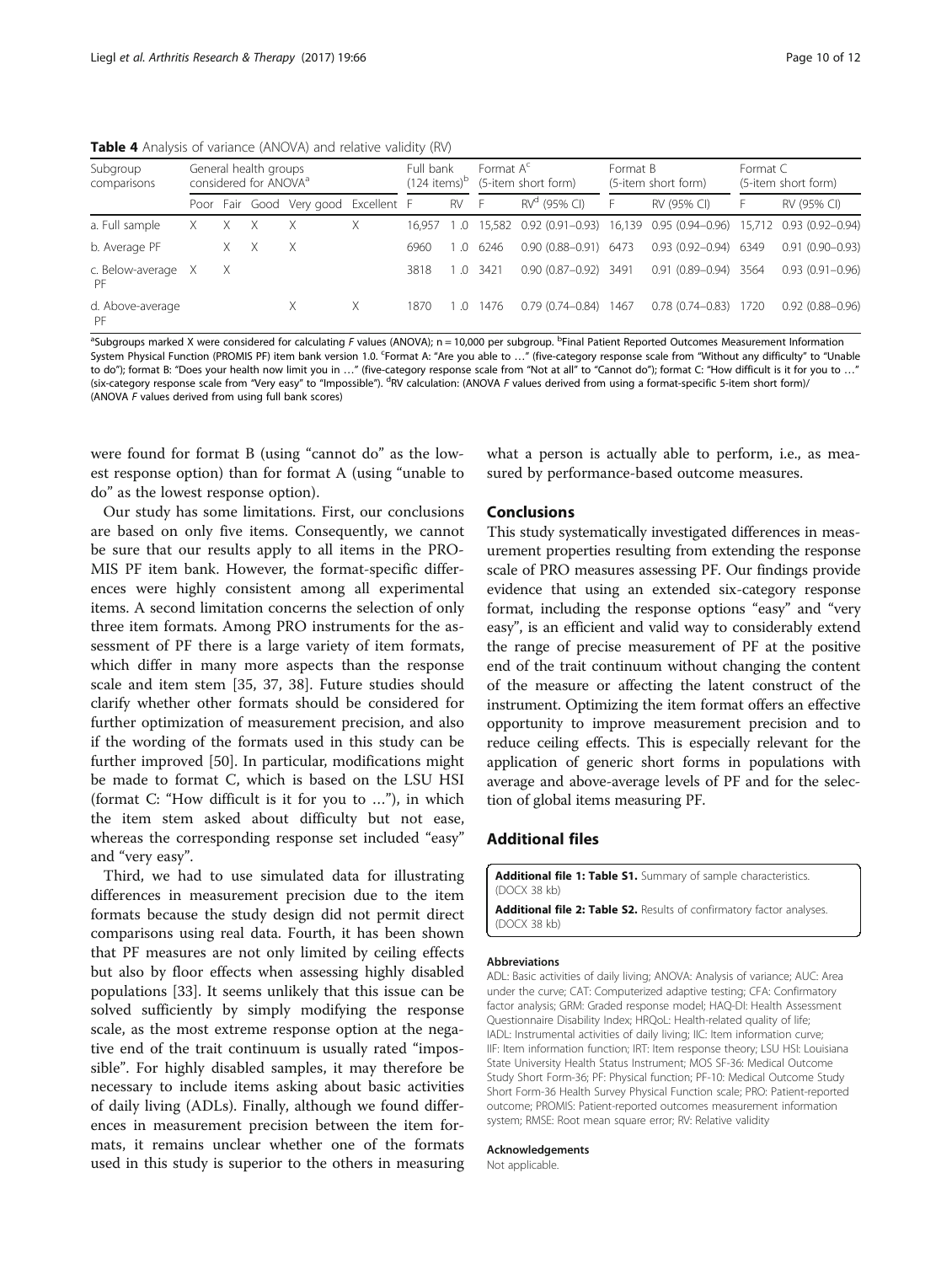#### <span id="page-11-0"></span>Funding

Data analysis and preparation of the article was supported by a Rahel-Hirsch scholarship from the Charité - Universitätsmedizin Berlin to SN. Additional support was provided by University of Massachusetts Medical School from its own research funds. This article uses data collected and developed under the Patient Reported Outcomes Measurement Information System (PROMIS; [www.nihpromis.org\)](http://www.nihpromis.org/), which was funded by the National Institutes of Health (NIH) Common Fund Initiative under a number of cooperative agreements, including an agreement with Stanford University (PI: James Fries, MD, U01AR52158) to develop the Wave 1 PF item bank and with Northwestern University (PI: David Cella, PhD, U01AR52177) for the PROMIS Statistical Coordinating Center. The content of this article is solely the responsibility of the authors and does not necessarily represent the official views of the National Institutes of Health. The funders did not have any role in study design, in the analysis and interpretation of data, in the writing of the manuscript, or in the decision to submit the article for publication.

#### Availability of data and materials

The PROMIS wave 1 dataset analyzed during the current study is available in the Harvard Dataverse repository ([https://dataverse.harvard.edu\)](https://dataverse.harvard.edu/). The set of simulated data generated and analyzed during the current study is available from the corresponding author (GL) on reasonable request.

#### Authors' contributions

GL contributed to study conception and design, analyzed and interpreted the data, wrote the first draft of the manuscript, and had primary responsibility for manuscript revision. BG contributed to study conception and design, data analysis and interpretation, and revised the manuscript. FF conducted statistical analyses, and contributed to interpretation of the data and manuscript revision. JBB contributed to study conception and design, data analysis and interpretation, and manuscript revision. JEW and MR contributed to study conception and design, interpretation of the data, and manuscript revision. JFF contributed to study conception and design and manuscript review. SN contributed to study conception, statistical analyses, interpretation of the data, and manuscript conception and revision. All authors read and approved the final manuscript.

#### Competing interests

The authors declare that they have no competing interests.

#### Consent for publication

Not applicable.

#### Ethics approval and consent to participate

The data collection was approved by the Institutional Review Boards at Northwestern University (for the Statistical Coordinating Center) and Stanford University. All participants provided written informed consent.

#### Author details

<sup>1</sup>Department of Psychosomatic Medicine, Center for Internal Medicine and Dermatology, Charité - Universitätsmedizin Berlin, Charitéplatz 1, 10117 Berlin, Germany. <sup>2</sup>Department of Quantitative Health Sciences, University of Massachusetts Medical School, Worcester, MA, USA. <sup>3</sup>John Ware Research Group, Watertown, MA, USA. <sup>4</sup>Institute for Social Medicine, Epidemiology and Health Economics, Charité – Universitätsmedizin Berlin, Berlin, Germany. <sup>5</sup> <sup>5</sup>National Research Centre for the Working Environment, Copenhagen, Denmark. <sup>6</sup>Optum, Lincoln, RI, USA. <sup>7</sup>Department of Public Health, University of Copenhagen, Copenhagen, Denmark. <sup>8</sup>Department of Immunology and Rheumatology, Stanford University School of Medicine, Palo Alto, CA, USA. 9 Population Health Strategic Research Centre, School of Health and Social Development, Deakin University, Melbourne, VIC, Australia.

#### Received: 10 October 2016 Accepted: 27 February 2017 Published online: 21 March 2017

#### References

1. Ahmed S, Berzon RA, Revicki DA, Lenderking WR, Moinpour CM, Basch E, et al. The use of patient-reported outcomes (PRO) within comparative effectiveness research: implications for clinical practice and health care policy. Med Care. 2012;50:1060–70.

- 2. Garcia SF, Cella D, Clauser SB, Flynn KE, Lad T, Lai J-S, et al. Standardizing patient-reported outcomes assessment in cancer clinical trials: a patientreported outcomes measurement information system initiative. J Clin Oncol. 2007;25:5106–12.
- 3. Calvert M, Thwaites R, Kyte D, Devlin N. Putting patient-reported outcomes on the 'Big Data Road Map'. J R Soc Med. 2015;108:299–303.
- 4. Schalet BD, Revicki DA, Cook KF, Krishnan E, Fries JF, Cella D. Establishing a common metric for physical function: linking the HAQ-DI and SF-36 PF subscale to PROMIS physical function. J Gen Intern Med. 2015;30:1517–23.
- 5. Kluetz PG, Slagle A, Papadopoulos EJ, Johnson LL, Donoghue M, Kwitkowski VE, et al. Focusing on core patient-reported outcomes in cancer clinical trials: symptomatic adverse events, physical function, and disease-related symptoms. Clin Cancer Res. 2016;22:1553–8.
- 6. Oude Voshaar MA, ten Klooster PM, Taal E, Krishnan E, van de Laar MA. Dutch translation and cross-cultural adaptation of the PROMIS® physical function item bank and cognitive pre-test in Dutch arthritis patients. Arthritis Res Ther. 2012;14:1–7.
- 7. van Tuyl LH, Boers M. Patient-reported outcomes in core domain sets for rheumatic diseases. Nat Rev Rheumatol. 2015;11:705–12.
- 8. Ware Jr JE, Sherbourne CD. The MOS 36-item short-form health survey (SF-36). I. Conceptual framework and item selection. Med Care. 1992;30(6):473–83.
- 9. Bruce B, Fries JF. The Stanford Health Assessment Questionnaire: a review of its history, issues, progress, and documentation. J Rheumatol. 2003;30:167–78.
- 10. Rose M, Bjorner JB, Becker J, Fries JF, Ware JE. Evaluation of a preliminary physical function item bank supported the expected advantages of the Patient-Reported Outcomes Measurement Information System (PROMIS). J Clin Epidemiol. 2008;61:17–33.
- 11. Embretson SE, Reise SP. Item response theory. Mahwah (NJ): Psychology Press; 2000.
- 12. Cella D, Gershon R, Lai J-S, Choi S. The future of outcomes measurement: item banking, tailored short-forms, and computerized adaptive assessment. Qual Life Res. 2007;16:133–41.
- 13. Liegl G, Wahl I, Berghofer A, Nolte S, Pieh C, Rose M, et al. Using Patient Health Questionnaire-9 item parameters of a common metric resulted in similar depression scores compared to independent item response theory model reestimation. J Clin Epidemiol. 2016;71:25–34.
- 14. Petersen MA, Aaronson NK, Arraras JI, Chie WC, Conroy T, Costantini A, et al. The EORTC computer-adaptive tests measuring physical functioning and fatigue exhibited high levels of measurement precision and efficiency. J Clin Epidemiol. 2013;66:330–9.
- 15. Amtmann D, Cook KF, Jensen MP, Chen W-H, Choi S, Revicki D, et al. Development of a PROMIS item bank to measure pain interference. Pain. 2010;150:173–82.
- 16. Hahn EA, DeVellis RF, Bode RK, Garcia SF, Castel LD, Eisen SV, et al. Measuring social health in the patient-reported outcomes measurement information system (PROMIS): item bank development and testing. Qual Life Res. 2010;19:1035–44.
- 17. Lai J-S, Cella D, Choi S, Junghaenel DU, Christodoulou C, Gershon R, et al. How item banks and their application can influence measurement practice in rehabilitation medicine: A PROMIS fatigue item bank example. Arch Phys Med Rehabil. 2011;92:20–7.
- 18. Pilkonis PA, Choi SW, Reise SP, Stover AM, Riley WT, Cella D. Item banks for measuring emotional distress from the Patient-Reported Outcomes Measurement Information System (PROMIS®): depression, anxiety, and anger. Assessment. 2011;18:263–83.
- 19. Cella D, Riley W, Stone A, Rothrock N, Reeve B, Yount S, et al. The Patient-Reported Outcomes Measurement Information System (PROMIS) developed and tested its first wave of adult self-reported health outcome item banks: 2005-2008. J Clin Epidemiol. 2010;63:1179–94.
- 20. Fries JF, Witter J, Rose M, Cella D, Khanna D, Morgan-DeWitt E. Item response theory, computerized adaptive testing, and PROMIS: assessment of physical function. J Rheumatol. 2014;41:153–8.
- 21. Oude Voshaar MA, Ten Klooster PM, Glas CA, Vonkeman HE, Taal E, Krishnan E, et al. Validity and measurement precision of the PROMIS physical function item bank and a content validity-driven 20-item short form in rheumatoid arthritis compared with traditional measures. Rheumatology (Oxford). 2015;54:2221–9.
- 22. Rose M, Bjorner JB, Gandek B, Bruce B, Fries JF, Ware Jr JE. The PROMIS Physical Function item bank was calibrated to a standardized metric and shown to improve measurement efficiency. J Clin Epidemiol. 2014;67:516–26.